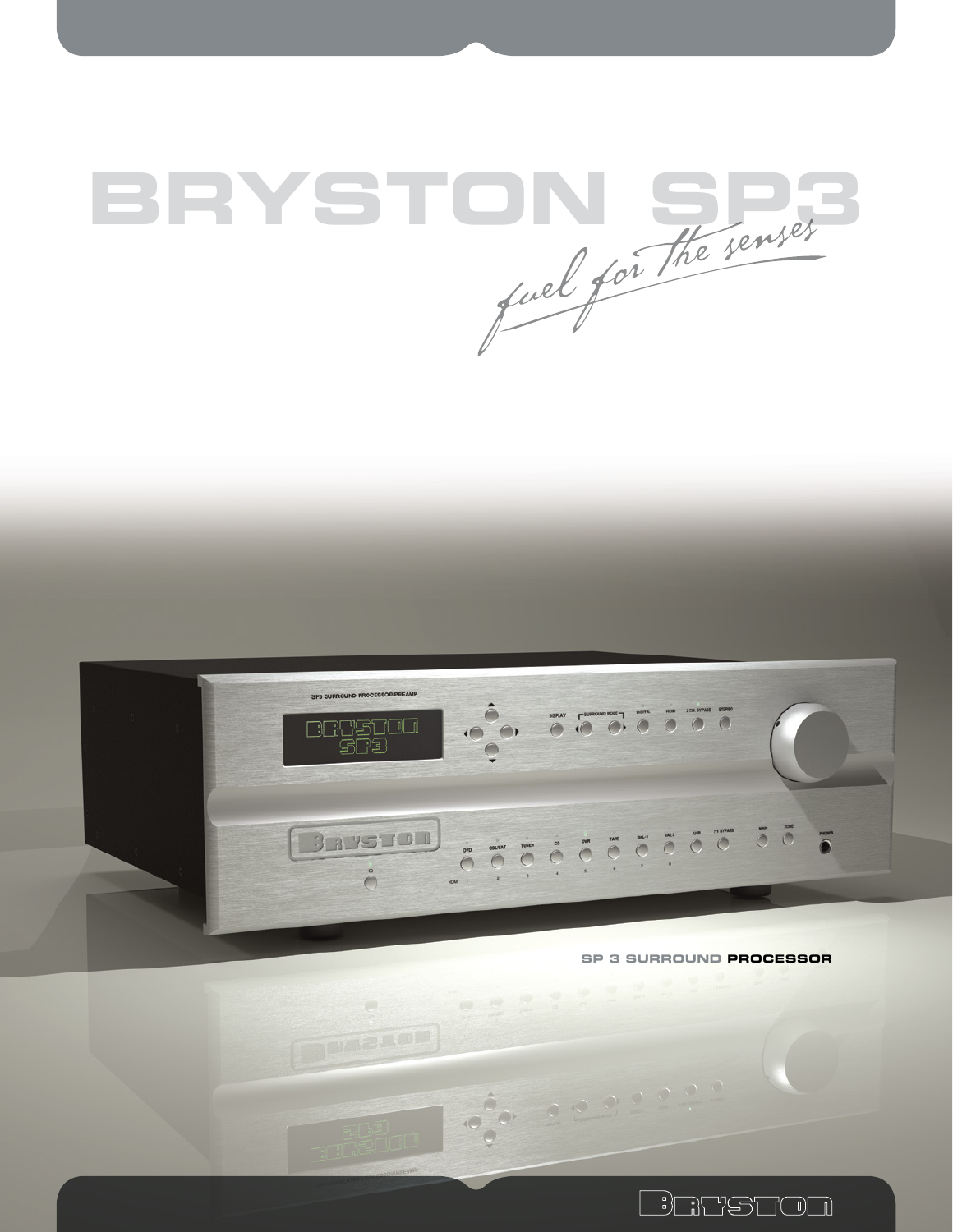## Introducing the **SP 3 PREAMP/PROCESSOR**

#### **OUR GOAL**

With the Bryston SP-3, we have sought to design an uncluttered, easy-to-use processor/preamplifier, incorporating both stereo and a full range of surround sound capability, which delivers state-of-the-art performance in both analog and digital formats. The SP-3 will provide 2-channel stereo output as well as 5.1, 6.1 and 7.1 surround output modes.

#### **PERFORMANCE WITHOUT COMPROMISE**

With the increased clarity and dynamic range of recordings and uncompressed movie soundtracks in the modern era, playback equipment must surpasses the parameters of even the most demanding high resolution software available. The SP-3 preamplifier/processor is without peer in meeting this performance challenge.

### **UNIQUE APPROACH**

he SP-3 is first and foremost an AUDIO product. Unlike most processors that have been designed to emphasize features over sonic performance, Bryston employs Class A discrete analog circuitry throughout rather than costsaving Integrated Circuits (IC's). And like other Bryston components, the SP-3 utilizes separate power supplies for the analog and digital circuit paths (achieves a lower noise floor) plus modular construction for easy changes or modifications going forward. And considering the unpredictable world of ever changing HDMI protocol, the SP-3 simply strips away the audio portion of the signal from the HDMI inputs and passes the video untouched to the display. This helps futureproof the SP-3 while emphasizing Bryston's expertise in delivering the finest audio performance possible.

## **TRUE ANALOG PASS-THROUGH**

Most theater processors provide an analog pass-through option that moves the audio signal through undesirable digital circuitry before it exits the device. The Bryston SP-3 provides true analog pass-through for 2-channel as well as 5.1 and 7.1 surround formats that eliminates all digital circuits from the signal path.

## **EASY TO USE**

The Bryston SP-3 is the first high performance processor designed to make home theater easy for the non-technical user. For example, most functions are automatic, controls are well labeled, and there are clear unambiguous display windows. Step-by-step set-up menus are provided and a user-friendly yet comprehensive owner's manual make initial set-up simple and straightforward. Bryston also supplies each SP-3 with factory settings that include the most common configurations dialed in and ready for playback.

### **HOME THEATRE PROCESSING**

In the digital mode (HDMI, COAX, Optical), the SP-3 automatically detects the digital input signal, routes the signal through the DSP module, and adjusts to the appropriate mode. The digital circuit provides decoding for Dolby® TrueHD and DTS-HD Master Audio as well as the more standard Dolby Digital and DTS formats, in 5.1, 6.1 or 7.1 channels. There is also stereo down-mixing for all modes and independent Bass Management modes for all speaker setups. Each source can be set up with a different set of parameters if you want specific configurations for each one, such as your DVD player, cable box etc.



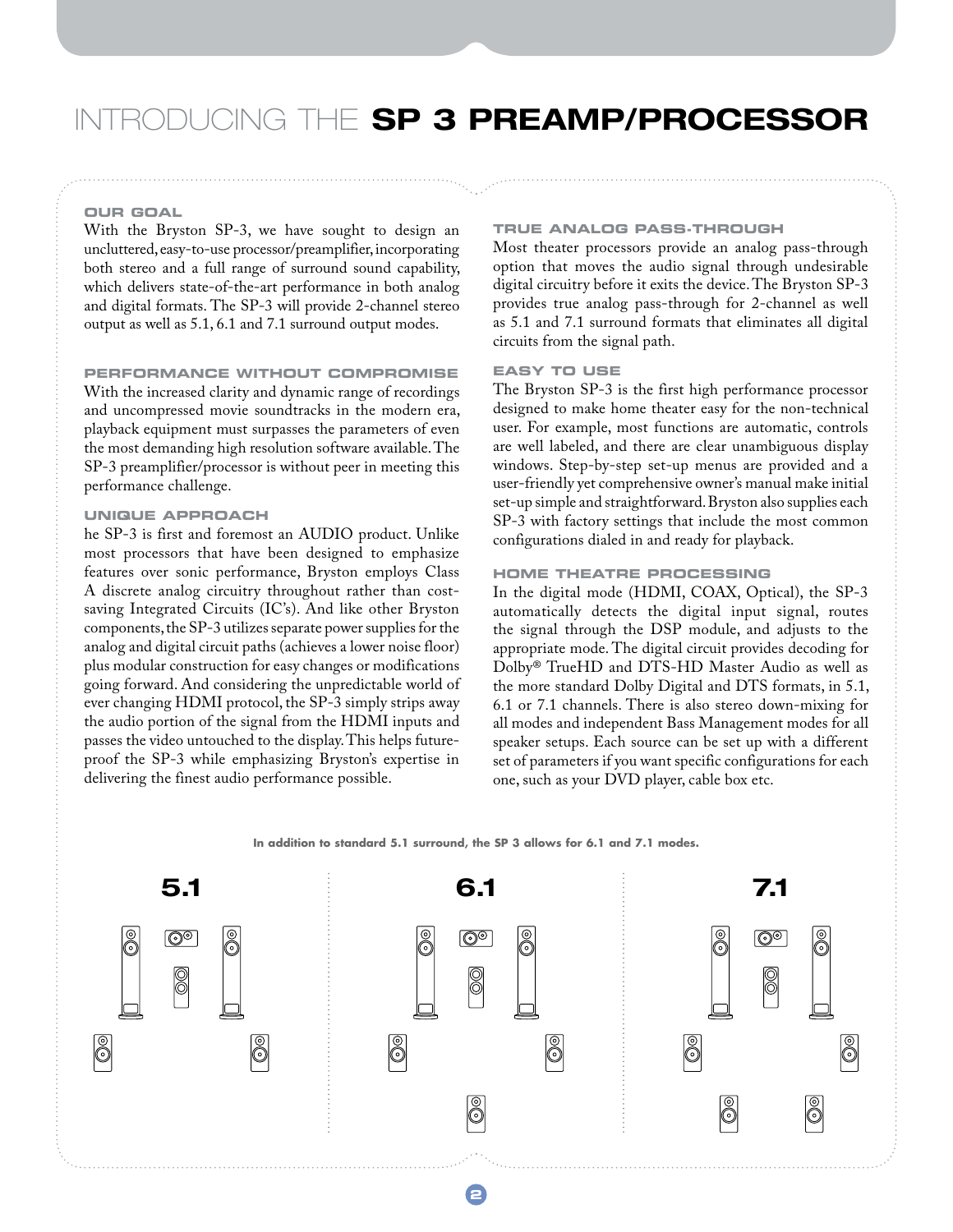## Sonic **Superiority**

## **ANALOG AND DIGITAL CONTROL**  The SP-3 puts you in control numerous analog and digital input/output options:

- 8- HDMI inputs
- 2-HDMI outputs
- 4-digital inputs (coaxial)
- 3-digital inputs (TOSLINK)
- 2-channel analog (bypass) inputs
- 8 inputs for a 7.1 analog pass-through

A toggle button lets you switch easily between digital and analog inputs, and there is a built-in state of the art 24/192 Digital to Analog processor. The SP-3 provides both balanced (XLR) and unbalanced (RCA) 7.1 outputs each with its own discrete class A low level output amplifier. The two sets of 7.1 outputs can also be used in parallel if more channels are required. Balanced signal transmission uses fully discrete common-mode rejection to prevent induced hum and interference even with long cable runs.

## **STEREO and SURROUND BYPASS**

While the SP-3 is a great multi-channel digital controller, users will also be able to take full advantage of stereo or surround sound in the analog realm; so, at the touch of a button, the digital circuitry can be bypassed and the SP-3 becomes an audiophile analog preamplifier—a product category for which Bryston has become renowned. The bypass mode provides a totally discrete analog signal path — including a digitally operated analog volume control. The signal does not go through any IC's or digital circuitry from input to output. There is analog bypass available for both stereo and 7.1 modes.

#### **DIGITAL SIGNAL PROCESSING FOR MUSIC**

With 2-channel sources, the SP-3's DSP music modes allow users a range of options to enhance the acoustic ambience of your listening room: Pro Logic II Music, Pro Logic II Movie, Pro Logic II Natural, Neo6, Club, etc. turning 2-channel stereo content into high quality synthesized 5.1 or 7.1 surround sound.

#### **SONIC SUPERIORITY BY DESIGN**

The Bryston Design philosophy ensures sonic superiority. All analog signal circuitry is fully discrete to avoid the phase shift and nonlinearity inherent in ICs. We exclusively use only the finest components, such as 1% metal-film resistors, polystyrene capacitors, hand-matched transistors, and gold-plated RCA and XLR connectors to reduce noise and distortion to the absolute minimum. In addition, two completely separate and independent power supplies are employed to prevent any possibility of digital to analog crosstalk or interference. There is no internal video switching therefore eliminating interaction between video and audio circuits.

### **THE RESULT**

Of course, the ultimate goal of the Bryston SP-3 is to place you within the scene of a movie or to transport you to the front row of an exciting musical event. This is the one and only meaningful measure of any audio/video playback system. Take the time to visit your Bryston dealer and audition the Bryston SP-3 preamplifier/processor. We think that you'll completely rediscover how wonderfully exciting music and movies really can be.

**DO DOLBY** 



**The SP-3 analyzes the digital bitstream, determines format, automatically adjusts mode, and provides the appropriate read out on the LCD screen.**





**Balanced outputs are ideal for long cable runs to reduce induced hum and noise.**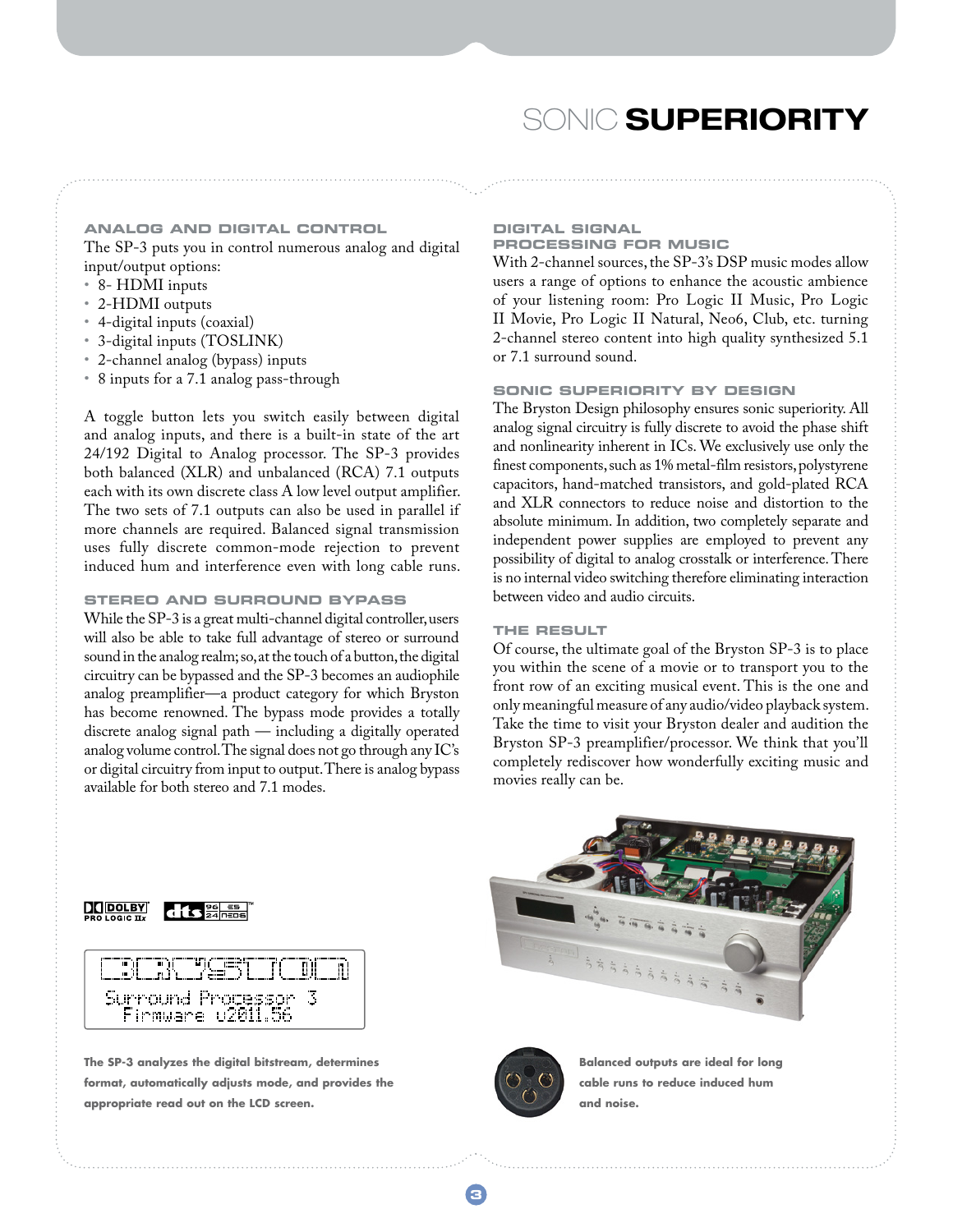# RELIABILITY AND **SUPPORT**

## **BUILT TO LAST**

Bryston applies techniques and employs custom materials in our everyday construction of electronic equipment that are more typically utilized in military and aerospace industries. Our traditional adherence to proprietary parts and sophisticated construction and testing techniques prevents the unit-to-unit variability typical of mass produced product and assures that your SP-3 will perform for many years without concern.

### **HAND ASSEMBLED WITH CARE**

All Bryston audio products are hand assembled and individually tested by a dedicated team of Bryston employees in our own North American manufacturing facility.

## **UNIQUE BURN-IN PROCEDURE**

Each and every Bryston audio product undergoes an extensive quality control "burn-in" procedure. Following a complete operational checkout, every unit is placed on a test-bench and run for 100 hours. This extremely rigorous burn-in quickly "matures" components and weeds out any potential premature failures. The result is reliable troublefree performance for many years.

The SP-3's existing DAC chips can run at sample rates up to 192kHz.

## **ON-LINE CUSTOMER SUPPORT**

The Bryston website allows for downloading of software updates, technical bulletins, product addendums, and complete user manuals.

## **OUR WARRANTY**

Our commitment to build-quality and to quality control is why every product we manufacture features an analog 20-Year Warranty, a warranty that remains unequaled by any other audio manufacturer in the world. Digital circuits have a full 5 year warranty.



**Above, The Bryston 9B SST C-Series amplifier featuring trigger on/off and 5 modular channels, each delivering 140 watts into 8 Ohms.**

**Two 12 volt trigger outputs allow for remote triggering of your amplifier(s) or other home theater accessories such as motorized drapes and screens.**





**The SP 3's RS 232 port and Ethernet allows for the integration of external control systems (AMX, Crestron, etc).**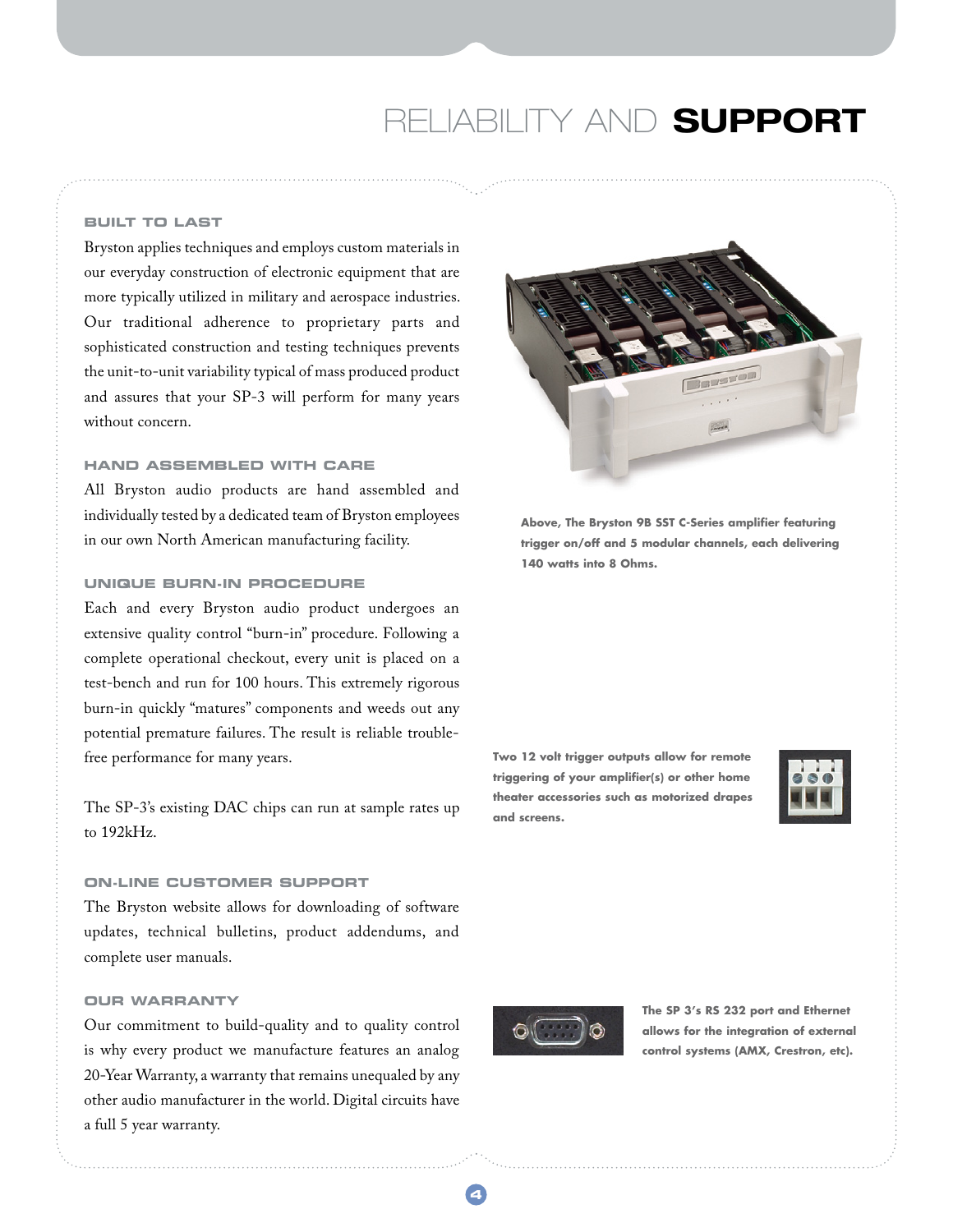# SP 3 **KEY FEATURES**



#### **19" C–SERIES**

## **Surround Processor 5.1, 6.1, 7.1**

Processes Dolby® TrueHD, DTS-HD Master Audio, Standard Dolby Digital, DTS, and PCM formats:, Dolby Pro Logic and Pro Logic IIx, DTS-ES Discrete 6.1, DTS-ES Matrix 6.1, DTS Neo:6, PCM 44kHz, 48.1kHz, 88.2, 96, 176, and 192/24bit kHz sample rates.

## **Audiophile Stereo Preamplifier** Digital-bypass pure analog circuit path.

### **Digital/Analog Multichannel Preamplifier Home Theatre Control Center**

7.1 analog direct pass-through for DVD-Audio Players and SACD Surround.

## **DSP Processor**

Ambient Surround for music.

## **Stereo 24/192 D/A Converter For high-bit PCM audio**

Hand-held, infrared remote control contains a tilt switch and photosensor that automatically backlights the keys when it is picked -up in a darkened room.



**Hand-held, 30-button, infrared remote control contains a tilt switch and photosensor that automatically backlights the keys when it is picked up in a darkened room.**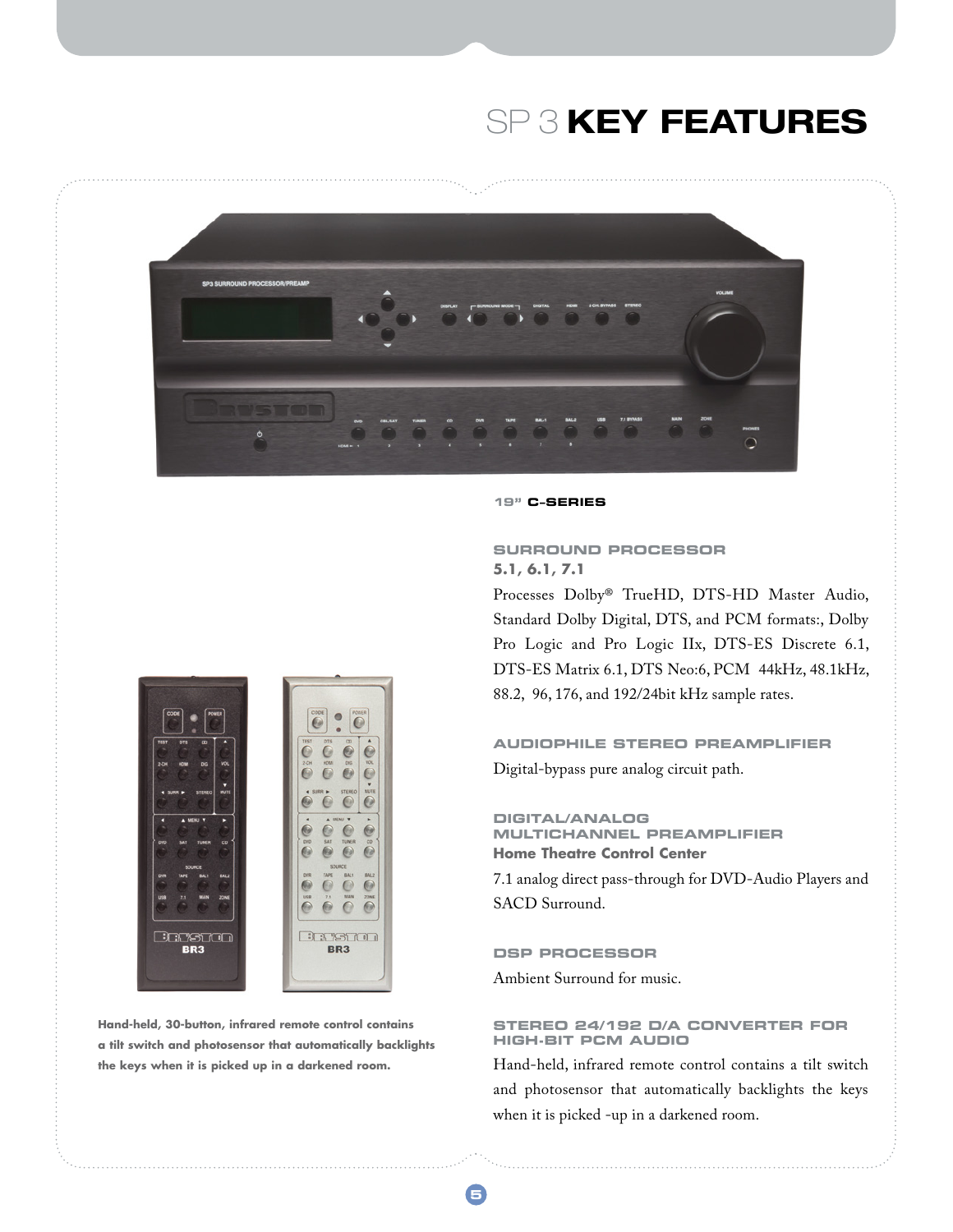# SP 3 **KEY FEATURES**



**SP 3 REAR PANEL**

- • Audiophile sound quality and construction: all analog gain blocks are fully discrete; premium components and hand-matched transistors used throughout; two separate independent linear power supplies with toroidal transformers isolate analog and digital circuitry preventing crosstalk or interference.
- Easy to use automatically detects input signal bitstream type and adjusts mode. VFD window shows decoding and signal information and error messages; LED indicators show button selections. Clean uncluttered control layout.
- • Flexible input management: select from 11 sources, including 6 digital and 1 with discrete analog two channel stereo and 7.1 analog input. Toggle button switches easily between digital and analog inputs.
- • Switches video with audio
- 7.1 Balanced (XLR) outputs
- 7.1 Single Ended (RCA) outputs
- • Stereo down-mixing options for all surround modes.
- • Digital bass-management modes for all speaker setups.
- • Bass redirection modes for any speaker set-up.
- • Dynamic range-limiting for late-night enjoyment.
- Dolby Volume.
- • Music DSP surround modes for two channel inputs.
- • Easy set-up VFD window provides built-in menus for speaker setup, and trim and delay adjustments etc.
- • Built-in pink noise test-signal generator and test sequencer makes calibration simple.
- • Individually adjustable trims and delays for each channel.
- • Each input can have preferred mode saved.
- • Integrates with external control systems (AMX, Crestron).
- Three 12-volt trigger outputs one trigger input.
- One Optical output
- • Standby Power Mode allows remote power up.
- Designed for easy upgrading to future formats.
- Hand assembly and tested.
- • Tight quality control: 100-hour test and "burn-in".
- • Rugged reliable construction.
- • 5-year warranty.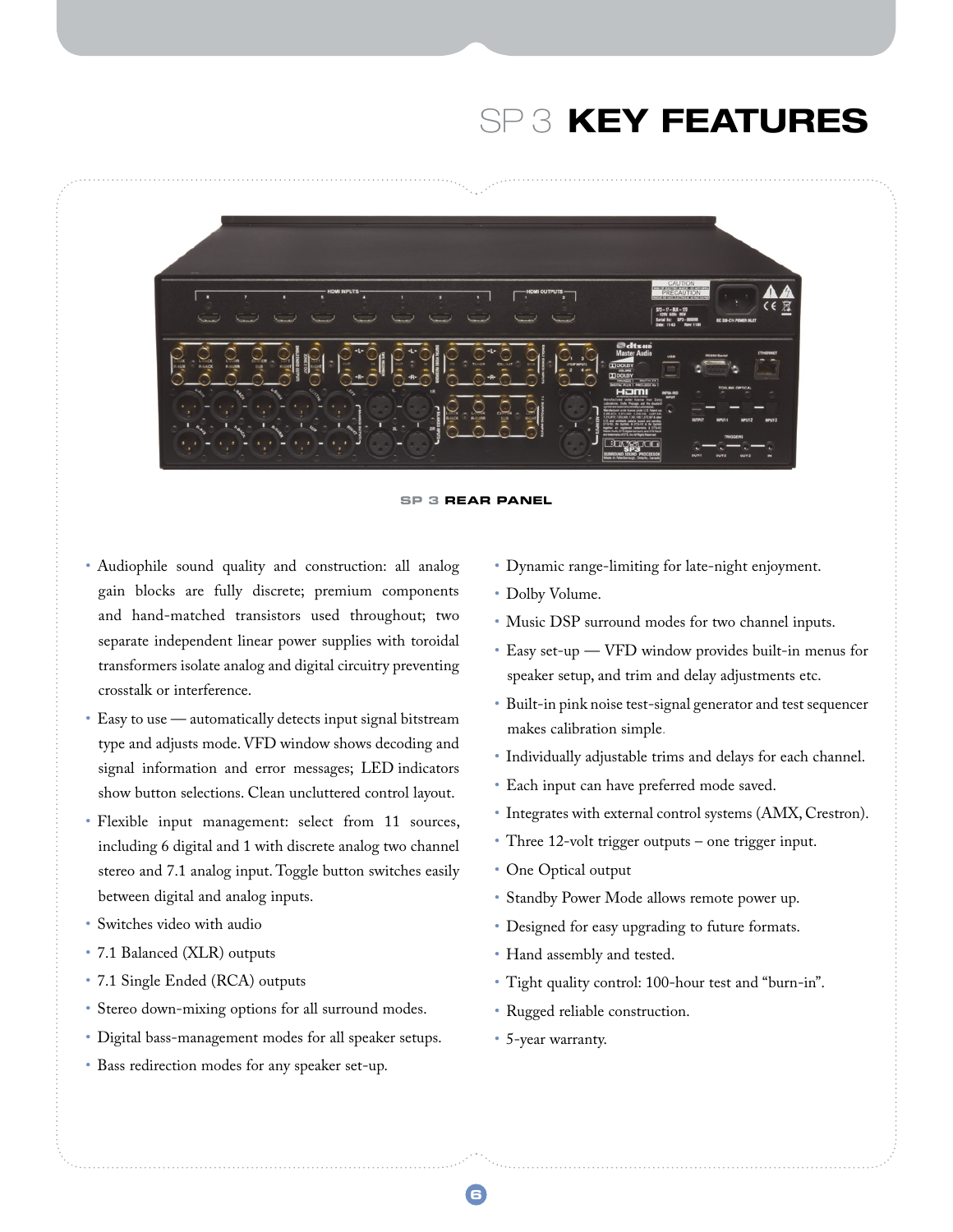## SP 3 **TECHNICAL SPECIFICATIONS**

**SP–3 INPUTS**  8 – HDMI 4 – SPDIF COAX 3 – Optical 2 – AES//EBU Digital 6 – Pairs Analog Single Ended 2 – Pairs Balanced XLR 7.1 Analog Passthrough  $1 - USB$ 

**SP–3 OUTPUTS**  7.1 Balanced 7.1 Single Ended 1 – Optical Aux – (stereo left/right downmix or extra Sub and Center) Audio Record Outputs: - 2 stereo (RCA) pairs from any analog input

## **Frequency Response:**

20Hz to 20kHz +/- 0.25 dB THD & Noise (20Hz to 20kHz at 2V output level): Less than 0.006% in all modes; below 0.0013% in Bypass mode.

**Signal to Noise Ratio:**  Not less than 100dB in all modes; 110dB in Analog Bypass Mode (Ref. 1V input, maximum gain, 22kHz bandwidth).

**Input Level:**  Maximum 2 Vrms in DSP modes, 4Vrms in Bypass Mode

**Output Level:**  8 Vrms (16 Vrms Balanced) in DSP Modes; 10 Vrms (20 Vrms Balanced) in Bypass Mode

**Output Impedance:**  110 Ohms

**D/A, A/D Conversion:**  Crystal Semi-conductor 24-Bit Delta-Sigma

**DSP Engine:**  T.I.

### **Bass Management:**

2nd Order high-pass filter, 4th Order low-pass filter; Crossover Frequencies from 40 to 200 Hz

**Display:**  Four-line, 23-alphanumeric characters per line, Green or Blue on Black

**Trigger Outputs:**  One 12V on/off trigger; three 12V programmable

**Power Requirements:**  100VAC, 115VAC, and 230VAC models

**Remote Functions**: Power, master volume, source switching, mode switching, mute, and trims (in test mode)

**Control Port:** RS-232 (bidirectional, DB9 connector) port for integration of external control systems (AMX, Crestron, and others using character-based protocols)

**Ethernet, TCP/IP**

**Aux. Infrared Receiver Input:**  Mini-phone jack

**XLR Configuration:**  Pin 1 ground, pin 2 positive, pin 3 negative

**Front Panel:**  C–Series Silver or Black; 17" or 19" shelf mount Custom version 19" rackmount available

**Weight:**  Approx. 24 lbs (11 kg) boxed – 18 lbs unboxed

**Dimensions Inches:** (including rubber feet): Shelfmount 17" or 19" wide faceplate x 15.5" deep x 6.25 high"